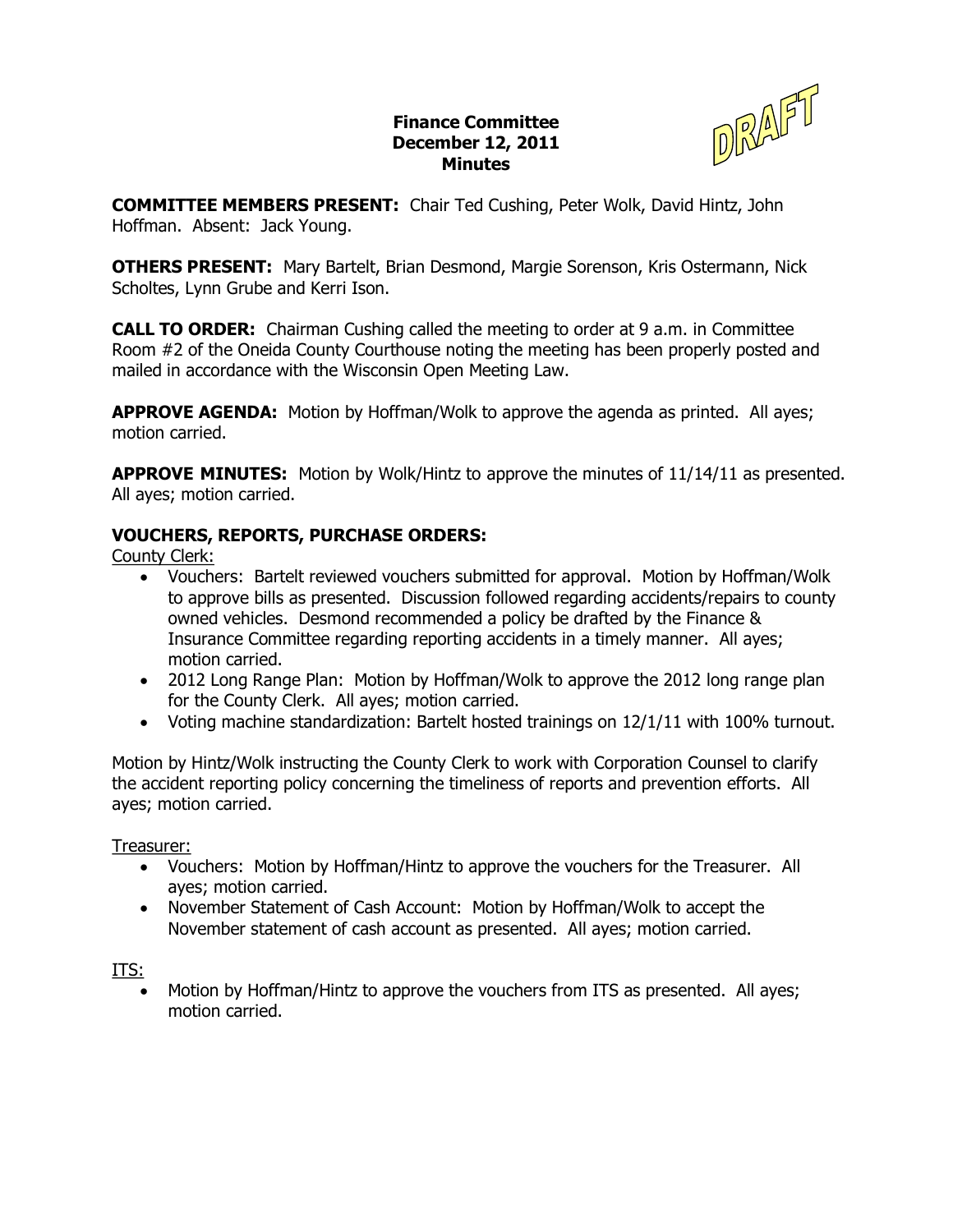## Finance:

- · Vouchers/purchase orders: Motion by Hoffman/Wolk to approve the blanket purchase orders and vouchers for Finance as presented. All ayes; motion carried.
- · October General Investments: Sorenson reviewed the October general investment summary. Discussion followed. Motion by Cushing/Hintz to accept the October general investment statement as presented. All ayes; motion carried.

**LINE ITEM TRANSFERS:** Sorenson submitted line item transfers for approval for Health Insurance, Sheriff's Department, Forestry, UW-Extension, Emergency Management, Land Conservation, and Social Services. Motion by Hoffman/Cushing to approve the line item transfers as submitted. All ayes; motion carried.

**RELOCATION ASSISTANCE FORWARD SERVICE CORPORATION:** Desmond discussed the invoice provided for telephone setup and stationery printing. He noted the County is still under budget for relocation services. Motion by Hoffman/Wolk to approve the relocation expense bill and forward to Buildings and Grounds approval and payment. All ayes; motion carried.

**WAIVER OF INSURANCE REQUIREMENT WISDOT RMA AGREEMENT:**  Motion by Hoffman/Wolk to approve the waiver of insurance for the 2012 WisDOT routine maintenance agreement as requested. All ayes; motion carried.

**EFFICIENCY TEAM REPORT:** Sorenson noted the Consolidation Committee has been dissolved. The Transition Committee meets only occasionally and it was decided a committee needs to take the lead to keep the data in the forefront of supervisor's minds. Discussion followed. Sorenson believes the ranking report is a tool to get the committees of jurisdiction involved with updates being made on a continual basis. Cushing directed Sorenson to draft a letter to all committee chairs and department heads regarding the report. Motion by Hintz/Wolk directing Sorenson to draft a letter for signature to keep the Efficiency Team ongoing and get support from committees of jurisdiction as well as department heads. All ayes; motion carried. A draft of the letter will be reviewed by the Efficiency Team as well.

## **RESOLUTIONS TO COME BEFORE THE ONEIDA COUNTY BOARD OF SUPERVISORS AT THEIR DECEMBER 14, 2011 MEETING:**

- · **Resolution #86 2011** offered by the Supervisors of the Forestry, Land & Outdoor Recreation Committee regarding the Oneida County Forestry Department Annual Work Plan for 2012. No fiscal impact.
- Resolution #87-2011 -- offered by Supervisor Ted Cushing regarding the creation of a Long Term Care District Governing Board. No fiscal impact.
- **Resolution #88- 2011** -- offered by the Supervisor John Hoffman regarding Oneida County Social Services be granted permission to operate as the fiscal agent for the ADRC of the Northwoods. No fiscal impact.
- **Resolution #89- 2011 --** offered by the Supervisor Thomas Rudolph urging the Governor of the State of Wisconsin to reject further cuts to the county land conservation staffing grants. No fiscal impact.